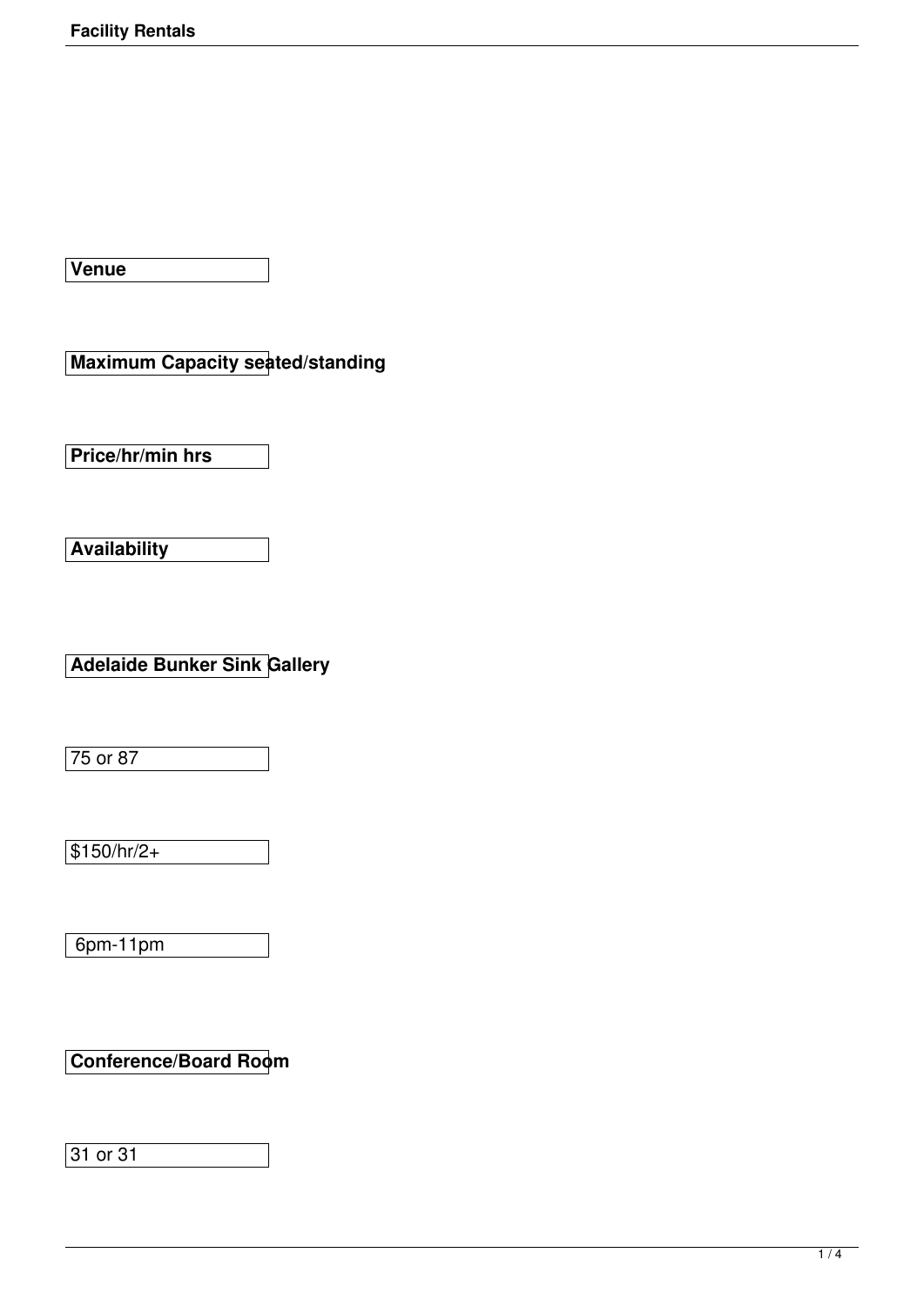$$50/hr/2+$ 

10am-11pm

**Classroom**

20 seated only

 $$30/hr/2+$ 

10am-11pm

**Courtyard**

50 or 100

 $$100/hr/2+$ 

10am-11pm

**Merritt Program Space**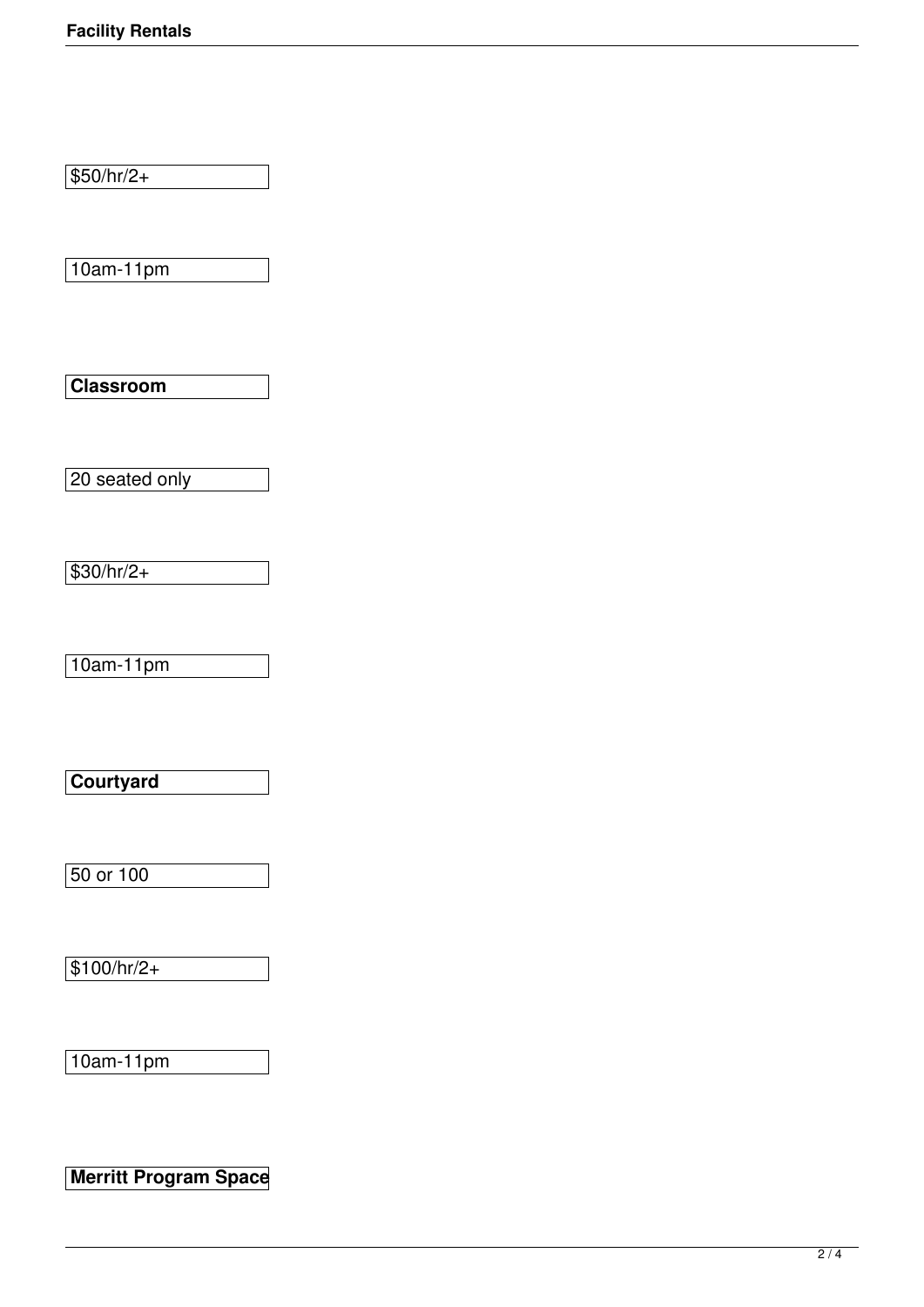30 seated

 $$50/hr/2+$ 

6pm-11pm

**Library / Breakout Room**

7 seated only

 $$20/hr/1+$ 

10am-11pm

## **RENTAL RATE**

 **Rates include time for the use of the space, set-up, use and breakdown of equipment as well as a standard cleaning fee. Pricing does not include security or set up and breakdown charges outside the rental period. Contract Total does not include cost for catering and/or alcohol, décor, linens, or additional furniture rented. The User will be responsible for additional fees for an event that goes beyond the contracted rental time and/or additional staff**